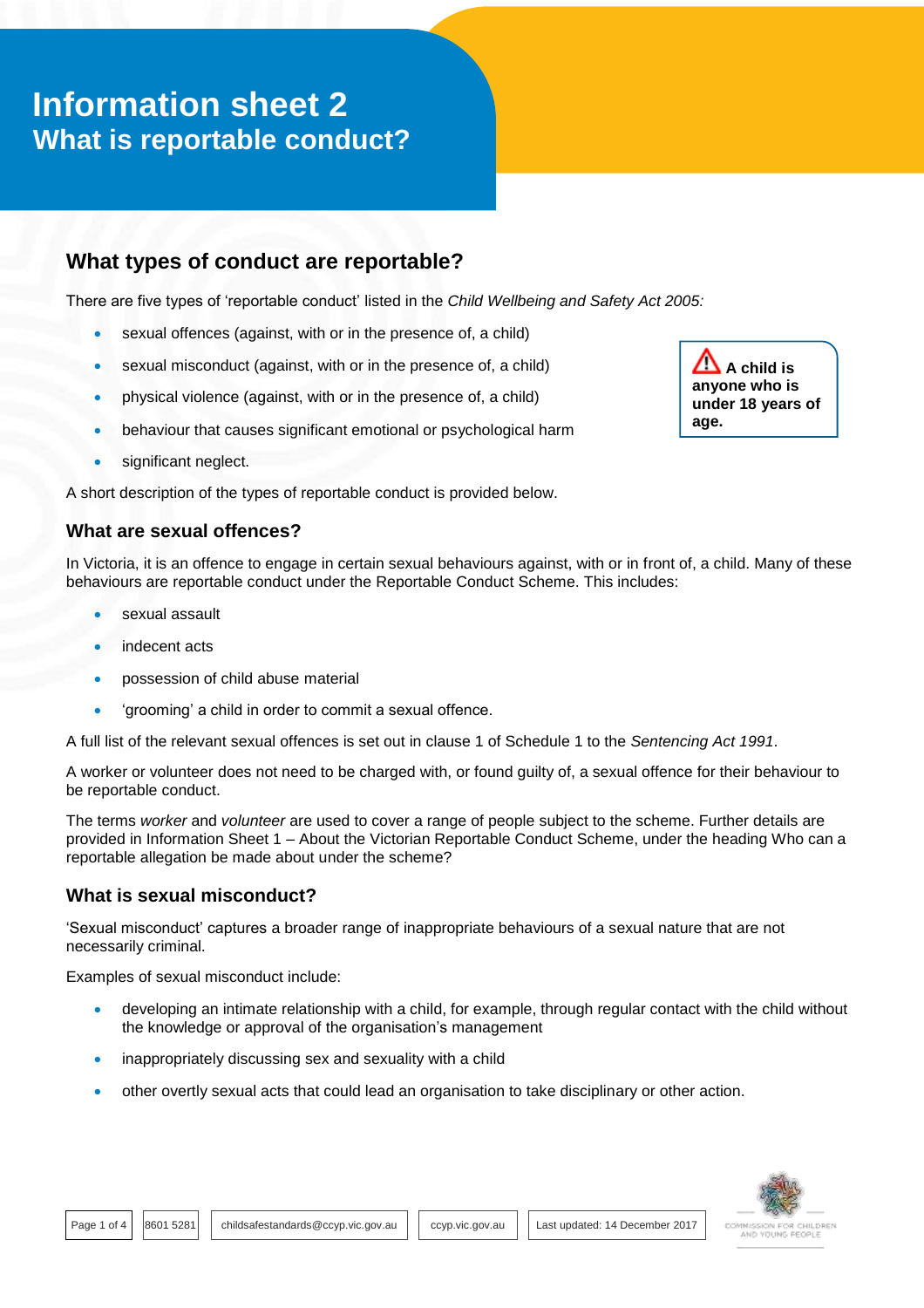## **What is physical violence?**

Physical violence includes an act that causes physical injury or pain. Examples of physical violence can include:

- hitting/kicking/punching
- pushing/shoving/grabbing/throwing/shaking
- using an object to hit or strike
- using inappropriate restraint/excessive force.

Physical violence does not include lawful behaviour. For example:

- reasonable steps taken to protect a child from immediate harm, such as taking a child's arm to stop them from going into oncoming traffic
- medical treatment given in good faith by an appropriately qualified worker or volunteer, such as a senior first aid officer administering first aid.

Threats of physical violence that do not cause physical injury or pain may be covered by the Reportable Conduct Scheme as behaviour that causes significant emotional or psychological harm (see below).

## **What is behaviour that causes emotional or psychological harm to a child?**

You should consider each allegation carefully, keeping in mind the context in which the behaviour occurred and the child's circumstances.

To be reportable under this category:

- the allegation must concern the worker's or volunteer's behaviour
- there must be a clear link between the worker's or volunteer's alleged behaviour and the harm suffered by the child
- the harm must be significant.

#### **Identifying the behaviour**

A child can be significantly emotionally or psychologically harmed by behaviour, such as sexual offences, sexual misconduct, physical violence and significant neglect. However, other types of behaviours can also cause significant emotional and psychological harm to a child, for example, severe or sustained instances of:

- verbal abuse
- coercive or manipulative behaviour
- hostility towards, or rejection of, a child
- humiliation, belittling or scapegoating.

#### **There must be a clear link between the behaviour and the harm**

There must be a clear link between the alleged behaviour and the emotional or psychological harm. In deciding whether there is a clear link, it may be helpful to consider the likelihood that the child would have been harmed if the alleged behaviour had not occurred.

Emotional or psychological harm may also be caused where an existing mental health disorder, such as anxiety or depression, has been exacerbated.

A child may display physical or behavioural signs that suggest they may have experienced behaviour which has caused them significant emotional or psychological harm. These signs may include:

- suicidal action, suicidal ideation or self-harm
- patterns of out-of-character, self-destructive, antisocial, or anxious behaviour



Page 2 of 4 | 8601 5281 | childsafestandards@ccyp.vic.gov.au | ccyp.vic.gov.au | Last updated: 14 December 2017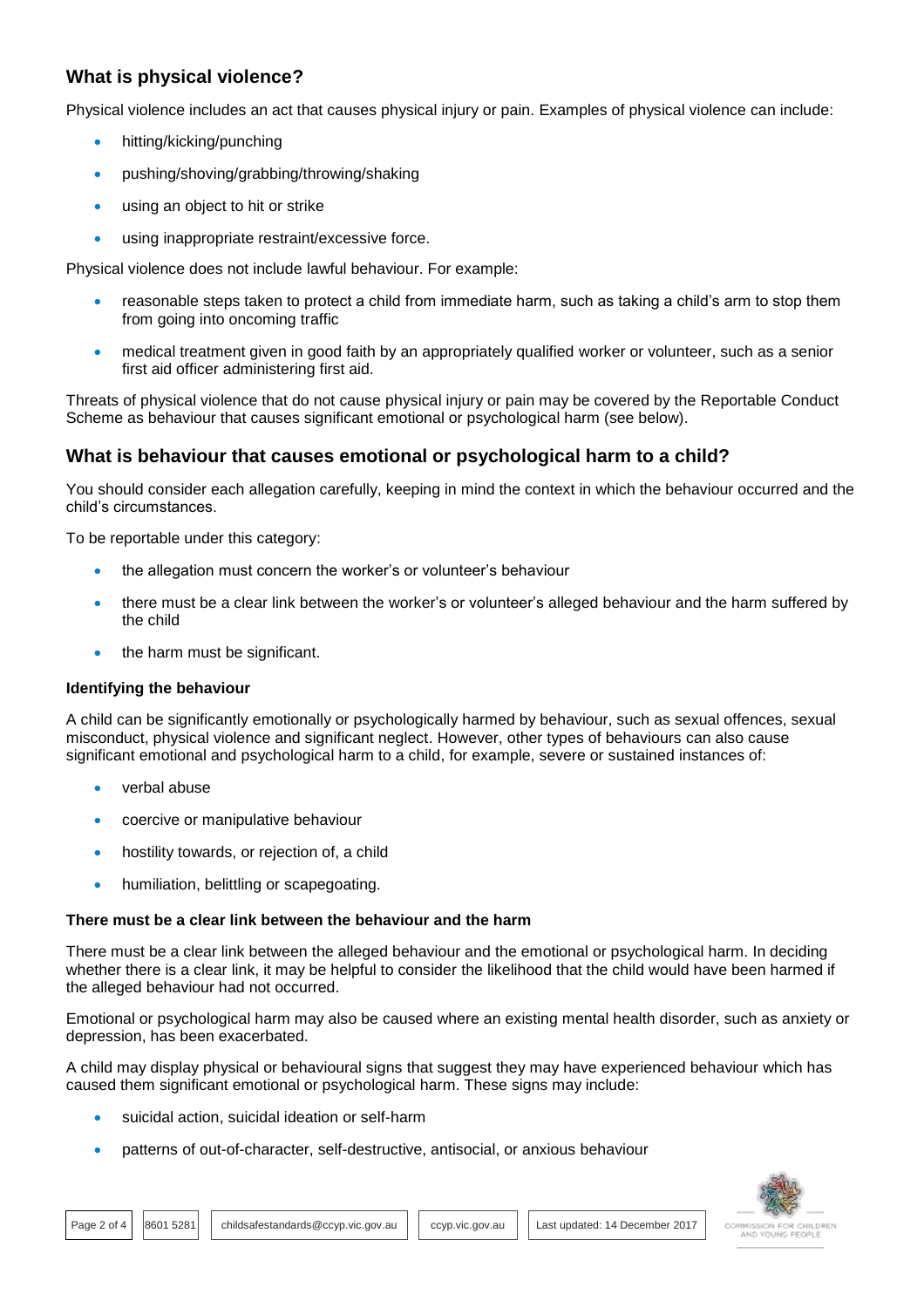- ongoing sleep disturbance, nightmares or bedwetting
- regression in behaviour.

#### **The harm must be 'significant'**

Allegations that are reportable under this category must concern *significant* emotional or psychological harm. To be considered significant under the scheme, the alleged harm must be more than *trivial* or *temporary*.

We encourage organisations to consult with us if you need assistance to determine if the allegation involves significant emotional or psychological harm.

A professional psychological or medical assessment of the child may assist to determine whether they have suffered significant emotional or psychological harm. However, a clinical diagnosis will not be required in every case, for example where:

- the alleged behaviour is so serious and/or occurred over such a sustained period, that it can be reasonably inferred that the child has been harmed, or
- assessment may unreasonably re-traumatise or otherwise further harm the child.

#### **Exceptions**

An allegation will not be reportable if:

- the worker or volunteer has taken reasonable steps to protect a child from immediate harm
- the worker or volunteer has responsibility for discipline and has taken lawful and reasonable disciplinary action, such sending a child to sit in 'time out' for a period of time, in line with organisational policy
- the worker or volunteer is an appropriately qualified worker or volunteer who has given medical treatment in good faith, such as a senior first aid officer administering first aid.

## **What is neglect?**

Neglect occurs when a worker or volunteer does not meet their obligations and responsibilities to keep a child safe and well.

Examples of different types of neglect include:

- supervisory neglect, which is the absence or inattention of a worker or volunteer which places the child at risk of physical harm or injury, sexual abuse or allows other criminal behaviour towards the child
- physical neglect, which is the failure to provide basic physical necessities for a child, such as adequate food, clothing and housing.

#### **'Significant' neglect**

Allegations that are reportable under this category must concern *significant* neglect. To be considered significant under the scheme, the allegation must be about harm that is more than *trivial* or *temporary*.

We encourage organisations to consult with the Commission for Children and Young People if they need assistance to determine if the alleged conduct meets the level required to make a reportable allegation report.

## **What is a reasonable belief?**

A reportable allegation is made where a person makes an allegation, based on a reasonable belief, that a worker or volunteer has committed reportable conduct or misconduct that *may* involve reportable conduct. This includes where a reportable allegation is made against the head of the organisation.

A reasonable belief is more than suspicion. There must be some objective basis for the belief. However, it is not that same as having proof and does not require certainty.

For example, a person is likely to have a reasonable belief if they:

observed the conduct themselves

Page 3 of 4 | 8601 5281 | childsafestandards@ccyp.vic.gov.au | ccyp.vic.gov.au | Last updated: 14 December 2017